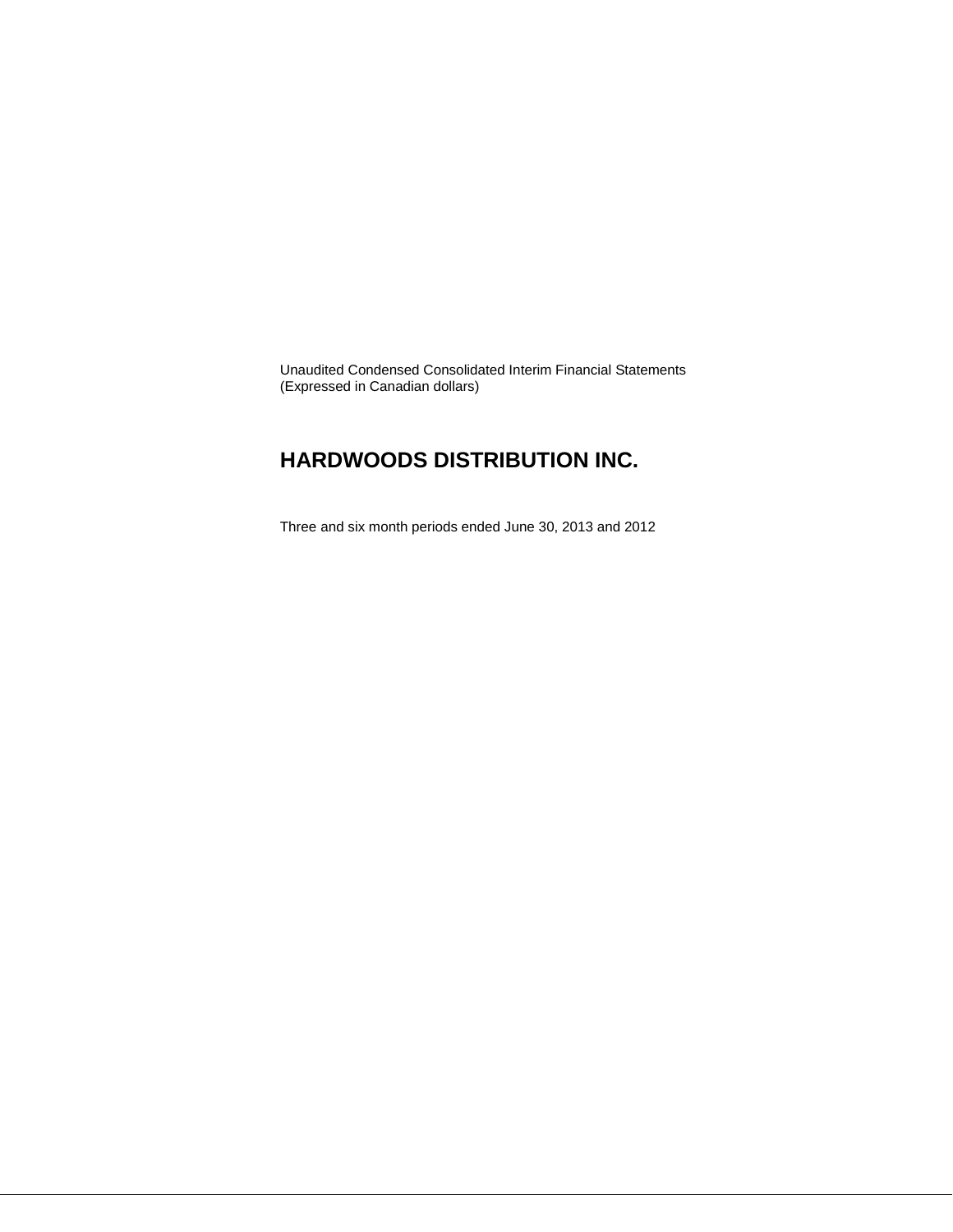Unaudited Condensed Consolidated Interim Statements of Financial Position (Expressed in thousands of Canadian dollars)

|                                            | June 30,       | December 31,<br>2012 |               |  |
|--------------------------------------------|----------------|----------------------|---------------|--|
|                                            | <b>Note</b>    | 2013                 |               |  |
| <b>Assets</b>                              |                |                      |               |  |
| Current assets:                            |                |                      |               |  |
| Cash                                       |                | \$<br>11             | \$<br>94      |  |
| Accounts receivable                        | 6              | 49,662               | 34,760        |  |
| Inventories                                | $\overline{7}$ | 69,096               | 51,116        |  |
| Prepaid expenses                           |                | 833                  | 1,023         |  |
| Total current assets                       |                | 119,602              | 86,993        |  |
| Non-current assets:                        |                |                      |               |  |
| Long-term receivables                      | 6              | 1,319                | 1,208         |  |
| Property, plant and equipment              |                | 7,290                | 6,492         |  |
| Deferred income taxes                      |                | 14,382               | 14,625        |  |
| Intangible asset                           |                | 15                   | 17            |  |
| Total non-current assets                   |                | 23,006               | 22,342        |  |
| <b>Total assets</b>                        |                | \$<br>142,608        | \$<br>109,335 |  |
| Liabilities                                |                |                      |               |  |
| <b>Current liabilities:</b>                |                |                      |               |  |
| Bank indebtedness                          | 8              | \$<br>45,909         | \$<br>24,683  |  |
| Accounts payable and accrued liabilities   |                | 7,635                | 6,667         |  |
| Income taxes payable                       |                | 1,511                | 211           |  |
| Provisions                                 |                |                      | 6             |  |
| Finance lease obligation                   | 9(a)           | 783                  | 697           |  |
| Dividend payable                           | 5              | 574                  | 492           |  |
| <b>Total current liabilities</b>           |                | 56,412               | 32,756        |  |
| Non-current liabilities:                   |                |                      |               |  |
| Finance lease obligation                   | 9(a)           | 882                  | 567           |  |
| <b>Total liabilities</b>                   |                | 57,294               | 33,323        |  |
| Shareholders' equity                       |                |                      |               |  |
| Share capital                              | 10(a)          | 44,762               | 44,762        |  |
| Contributed surplus                        |                | 105,102              | 104,903       |  |
| Deficit                                    |                | (65, 368)            | (71, 803)     |  |
| Accumulated other comprehensive loss       |                | 818                  | (1, 850)      |  |
| Shareholders' equity                       |                | 85,314               | 76,012        |  |
| Total shareholders' equity and liabilities |                | \$<br>142,608        | \$<br>109,335 |  |
|                                            |                |                      |               |  |

Contingencies (note 14)

The accompanying notes are an integral part of these condensed consolidated interim financial statements.

Approved on behalf of the board of directors:

**(Signed) GRAHAM M. WILSON** Director **(Signed) TERRY M. HOLLAND** Director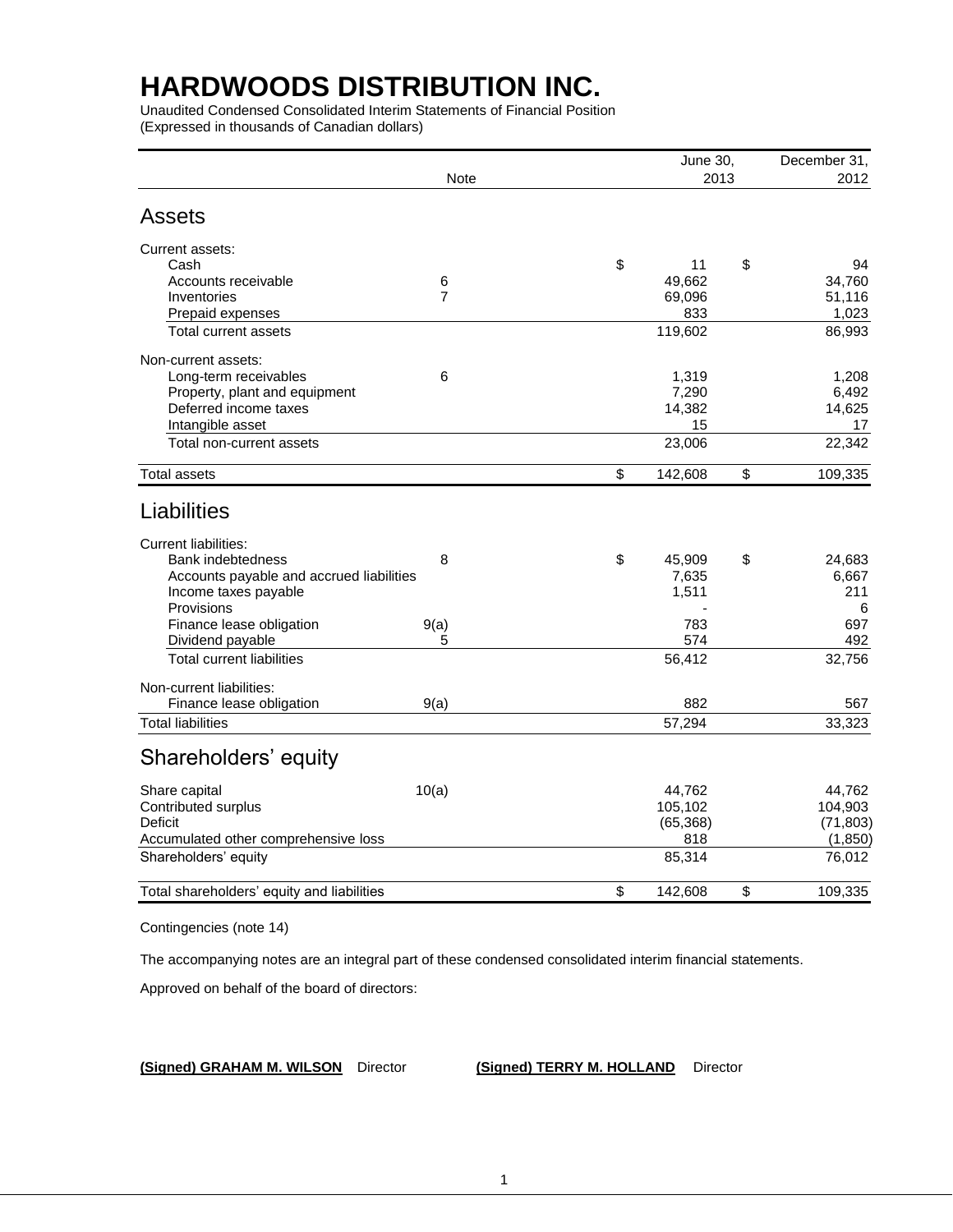Unaudited Condensed Consolidated Statements of Comprehensive Income (Expressed in thousands of Canadian dollars)

Three and six month periods ended June 30, 2013 and 2012

|                                                                                    |                | Three months    | Three months | Six months    | Six months      |
|------------------------------------------------------------------------------------|----------------|-----------------|--------------|---------------|-----------------|
|                                                                                    |                | ended           | ended        | ended         | ended           |
|                                                                                    |                | <b>June 30,</b> | June 30,     | June 30,      | <b>June 30,</b> |
|                                                                                    | <b>Note</b>    | 2013            | 2012         | 2013          | 2012            |
| Sales                                                                              |                | \$<br>95,617    | \$<br>79,153 | \$<br>182,600 | \$<br>152,092   |
| Cost of sales                                                                      | $\overline{7}$ | (77, 536)       | (65, 259)    | (148, 619)    | (125,088)       |
| Gross profit                                                                       |                | 18,081          | 13,894       | 33,981        | 27,004          |
| Operating expenses:<br>Selling and distribution                                    |                | (9,591)         | (8,061)      | (18, 343)     | (16, 544)       |
| Administration                                                                     |                | (2,092)         | (2,080)      | (4, 426)      | (4, 447)        |
|                                                                                    |                | (11, 683)       | (10, 141)    | (22, 769)     | (20, 991)       |
| Profit from operating activities                                                   |                | 6,398           | 3,753        | 11,212        | 6,013           |
| Finance expense                                                                    | 11             | (290)           | (208)        | (522)         | (440)           |
| Finance income                                                                     | 11             | 392             | 343          | 791           | 235             |
| Net finance income (costs)                                                         |                | 102             | 135          | 269           | (205)           |
| Profit before income taxes                                                         |                | 6,500           | 3,888        | 11,481        | 5,808           |
| Income tax expense:                                                                |                |                 |              |               |                 |
| Current                                                                            |                | (2,046)         | (641)        | (3,233)       | (881)           |
| Deferred                                                                           |                | (51)            | (870)        | (665)         | (1, 325)        |
|                                                                                    |                | (2,097)         | (1, 511)     | (3,898)       | (2, 206)        |
| Profit for the period                                                              |                | 4,403           | 2,377        | 7,583         | 3,602           |
| Other comprehensive income:<br>Exchange differences translating foreign operations |                | 1,822           | 778          | 2,668         | 59              |
| Total comprehensive income for the period                                          |                | \$<br>6,225     | \$<br>3,155  | \$<br>10,251  | \$<br>3,661     |
| Basic and diluted profit per share                                                 | 10(c)          | \$<br>0.27      | \$<br>0.15   | \$<br>0.46    | \$<br>0.22      |

The accompanying notes are an integral part of these condensed consolidated interim financial statements.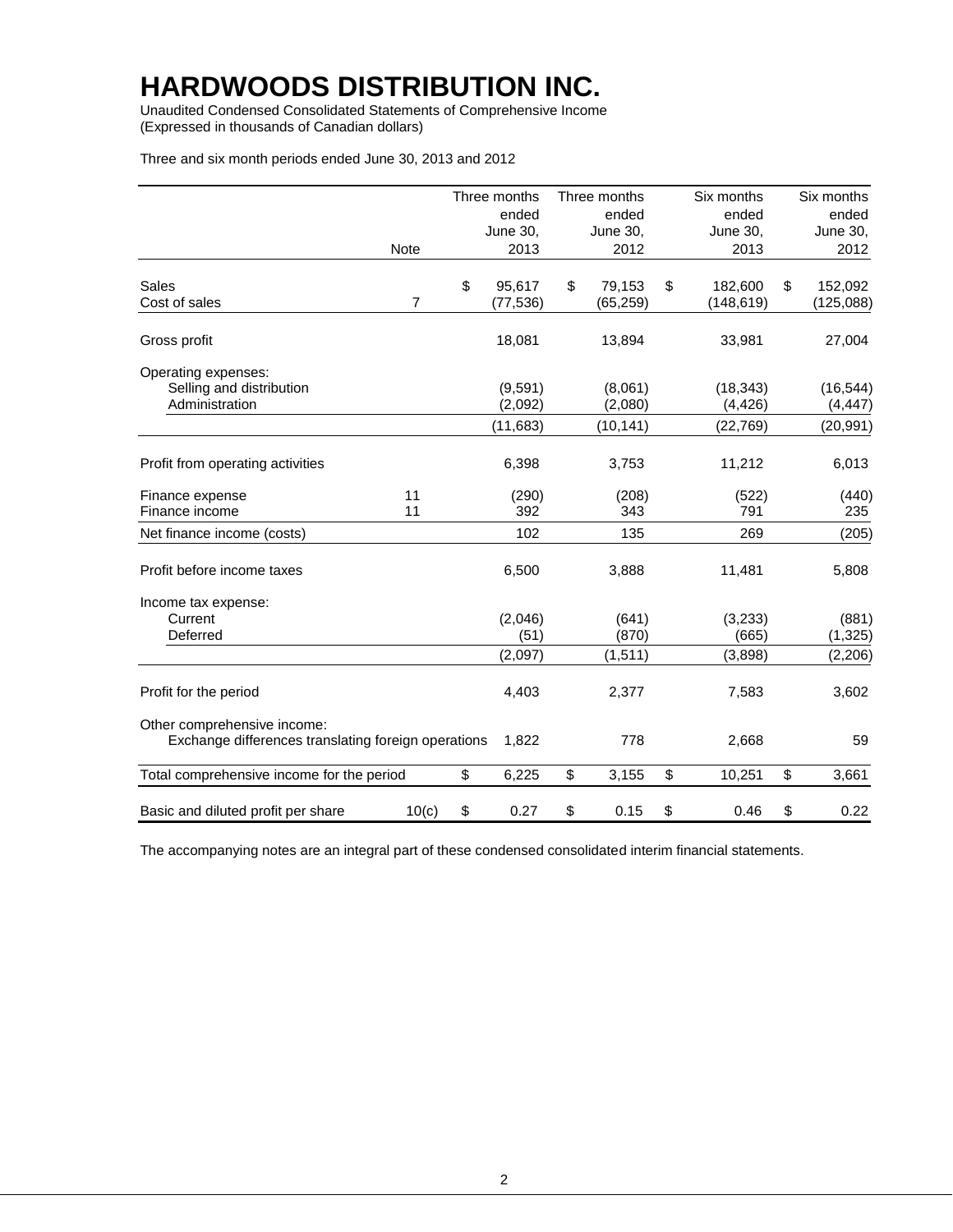Unaudited Condensed Consolidated Statements of Changes in Shareholders' Equity (Expressed in thousands of Canadian dollars)

Three and six month periods ended June 30, 2013 and 2012

|                                                               |       |                  |                        | Accumulated other<br>comprehensive |                   |                    |
|---------------------------------------------------------------|-------|------------------|------------------------|------------------------------------|-------------------|--------------------|
|                                                               | Note  | Share<br>capital | Contributed<br>surplus | loss -<br>translation reserve      | Deficit           | Total              |
| Balance at January 1, 2012<br>Share based compensation        |       | \$44,061         | \$105,097              | \$<br>(1,063)                      | \$<br>(76, 196)   | \$<br>71,899       |
| expense for the period<br>Shares issued pursuant to LTIP      | 10(b) | 163              | 214<br>(163)           |                                    |                   | 214                |
| Profit for the period<br>Dividends declared                   |       |                  |                        |                                    | 3,602<br>(809)    | 3,602<br>(809)     |
| Translation of foreign operations<br>Balance at June 30, 2012 |       | \$44,224         | \$105,148              | \$<br>59<br>(1,004)                | \$<br>(73, 403)   | \$<br>59<br>74,965 |
|                                                               |       |                  |                        |                                    |                   |                    |
| Balance at January 1, 2013<br>Share based compensation        |       | \$44,762         | \$104,903              | \$<br>(1,850)                      | \$<br>(71, 803)   | \$<br>76,012       |
| expense for the period<br>Profit for the period               | 10(b) |                  | 199                    |                                    |                   | 199                |
| Dividends declared                                            |       |                  |                        |                                    | 7,583<br>(1, 148) | 7,583<br>(1, 148)  |
| Translation of foreign operations                             |       |                  |                        | 2,668                              |                   | 2,668              |
| Balance at June 30, 2013                                      |       | \$44,762         | \$105,102              | \$<br>818                          | \$<br>(65, 368)   | \$<br>85,314       |

The accompanying notes are an integral part of the condensed consolidated interim financial statements.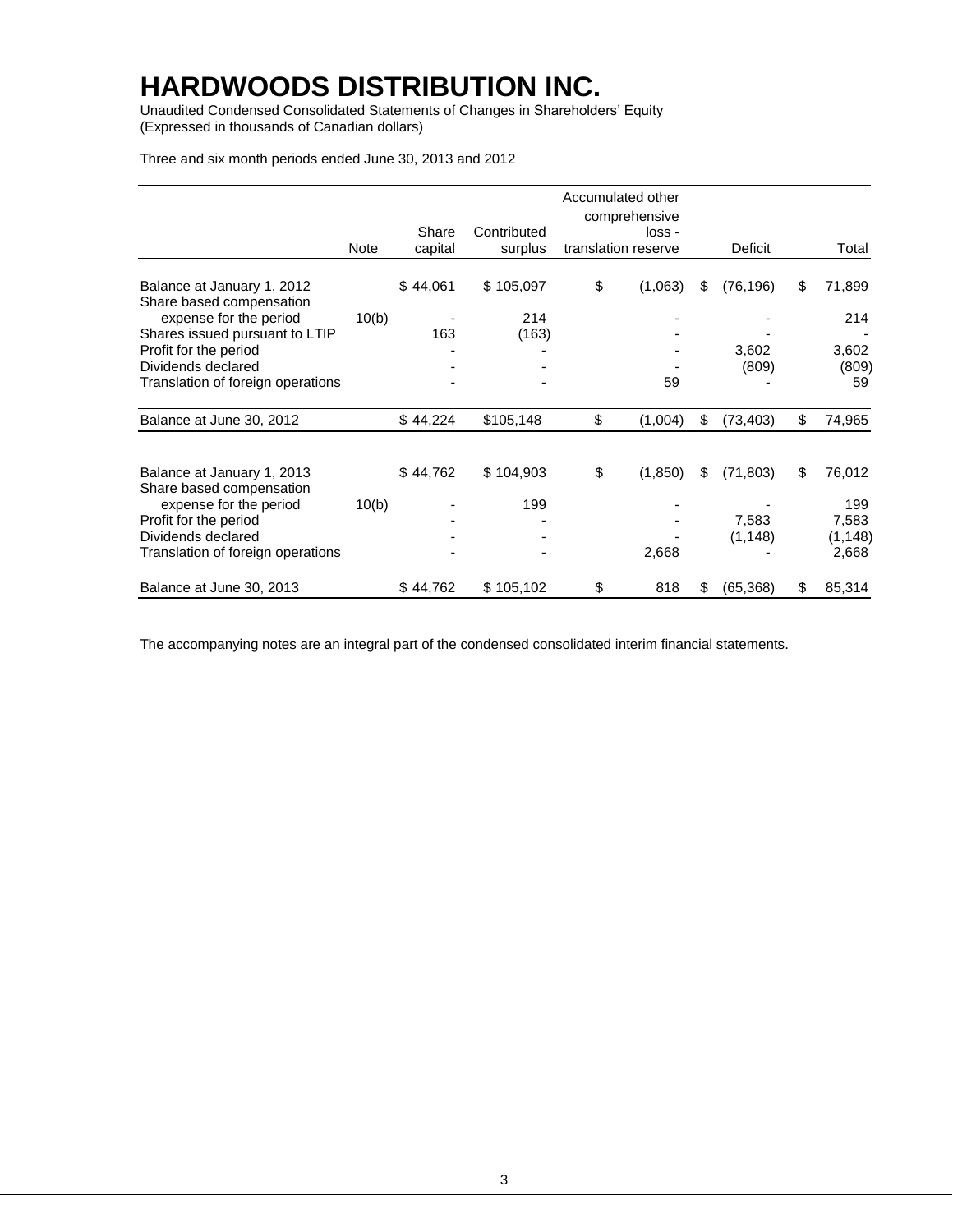Unaudited Condensed Consolidated Statements of Cash Flows (Expressed in thousands of Canadian dollars)

Three and six month periods ended June 30, 2013 and 2012

|                                                |                         | Three months | Three months |                         | Six months |                         | Six months |
|------------------------------------------------|-------------------------|--------------|--------------|-------------------------|------------|-------------------------|------------|
|                                                |                         | ended        | ended        |                         | ended      |                         | ended      |
|                                                |                         | June 30,     | June 30,     |                         | June 30,   |                         | June 30,   |
| Note                                           |                         | 2013         | 2012         |                         | 2013       |                         | 2012       |
| Cash flow from operating activities:           |                         |              |              |                         |            |                         |            |
| Profit for the period                          | \$                      | 4.403        | \$<br>2,377  | \$                      | 7,583      | \$                      | 3,602      |
| Adjustments for:                               |                         |              |              |                         |            |                         |            |
| Depreciation                                   |                         | 342          | 312          |                         | 671        |                         | 614        |
| Gain on sale of                                |                         |              |              |                         |            |                         |            |
| property, plant and equipment                  |                         | (44)         | (20)         |                         | (75)       |                         | (37)       |
| Non-cash employee incentive program 10(b)      |                         | 111          | 112          |                         | 199        |                         | 214        |
| Income tax expense                             |                         | 2,097        | 1,511        |                         | 3,898      |                         | 2,206      |
| 11<br>Net finance costs (income)               |                         | (102)        | (135)        |                         | (269)      |                         | 205        |
| Interest received                              |                         | 135          | 69           |                         | 235        |                         | 193        |
| Interest paid                                  |                         | (284)        | (207)        |                         | (508)      |                         | (388)      |
| Income taxes paid                              |                         | (1, 434)     | (100)        |                         | (1,996)    |                         | (108)      |
|                                                |                         | 5,224        | 3,919        |                         | 9,738      |                         | 6,501      |
| Changes in non-cash working capital:           |                         |              |              |                         |            |                         |            |
| Accounts receivable                            |                         | (3,872)      | (2, 478)     |                         | (13, 397)  |                         | (9,034)    |
| Inventories                                    |                         | (7, 328)     | (5,755)      |                         | (12, 444)  |                         | (5,905)    |
| Prepaid expenses                               |                         | (5)          | (669)        |                         | 219        |                         | (514)      |
| Provisions                                     |                         |              | 14           |                         | (7)        |                         | 5          |
| Accounts payable and accrued liabilities       |                         | 200          | 1,123        |                         | 687        |                         | 2,217      |
|                                                |                         | (11,005)     | (7, 765)     |                         | (24, 942)  |                         | (13, 231)  |
| Net cash used in operating activities          |                         | (5,781)      | (3,846)      |                         | (15, 204)  |                         | (6,730)    |
| Cash flow from financing activities:           |                         |              |              |                         |            |                         |            |
| Increase in bank indebtedness                  |                         | 9,700        | 4,476        |                         | 19,645     |                         | 7,341      |
| Principle payments on finance lease obligation |                         | (192)        | (187)        |                         | (374)      |                         | (369)      |
| Dividends paid to shareholders                 |                         | (574)        | (323)        |                         | (1,066)    |                         | (645)      |
| Net cash provided by financing activities      |                         | 8,934        | 3,966        |                         | 18,205     |                         | 6,327      |
|                                                |                         |              |              |                         |            |                         |            |
| Cash flow from investing activities:           |                         |              |              |                         |            |                         |            |
| Additions to property, plant and equipment     |                         | (356)        | (214)        |                         | (421)      |                         | (348)      |
| Proceeds on disposal of                        |                         |              |              |                         |            |                         |            |
| property, plant and equipment                  |                         | 90           | 48           |                         | 154        |                         | 83         |
| <b>Business acquisition</b><br>4               |                         | (2,984)      |              |                         | (2,984)    |                         |            |
| Payments received on long-term receivables     |                         | 86           | 60           |                         | 167        |                         | 337        |
| Net cash provided by (used in)                 |                         |              |              |                         |            |                         |            |
| investing activities                           |                         | (3, 164)     | (106)        |                         | (3,084)    |                         | 72         |
| Increase (decrease) in cash                    |                         | (11)         | 14           |                         | (83)       |                         | (331)      |
| Cash, beginning of period                      |                         | 22           | 47           |                         | 94         |                         | 392        |
| Cash, end of period                            | $\overline{\mathbf{S}}$ | 11           | \$<br>61     | $\overline{\mathbf{S}}$ | 11         | $\overline{\mathbf{s}}$ |            |
|                                                |                         |              |              |                         |            |                         | 61         |

The accompanying notes are an integral part of the condensed consolidated interim financial statements.

Supplementary information:

| Transfer of accounts receivable to long-term customer notes |  |  |  |
|-------------------------------------------------------------|--|--|--|
| receivable, being a non-cash transaction                    |  |  |  |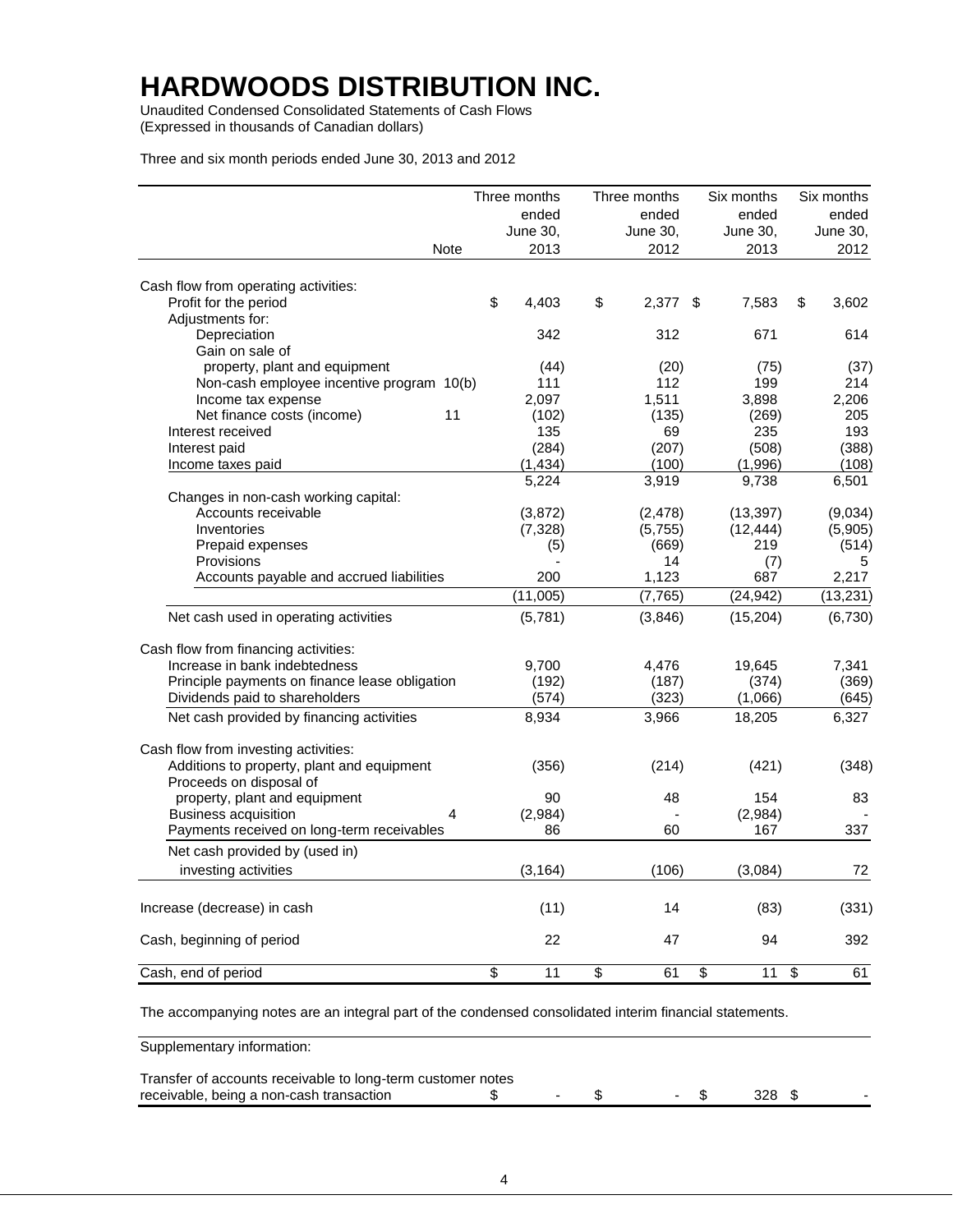Notes to Unaudited Condensed Consolidated Interim Financial Statements (Tabular amounts expressed in thousands of Canadian dollars)

Three and six month periods ended June 30, 2013 and 2012

### **1. Nature of operations:**

Hardwoods Distribution Inc. (the "Company") is incorporated under the Canada Business Corporations Act trading on the Toronto Stock Exchange under the symbol "HWD." Subsidiaries of the Company operate a network of 32 distribution centers in Canada and the US engaged in the wholesale distribution of hardwood lumber and related sheet goods and specialty products.

### **2. Basis of preparation:**

(a) Statement of compliance:

These condensed consolidated interim financial statements of the Company have been prepared in accordance with International Accounting Standards ("IAS 34") "Interim Financial Reporting". The disclosures contained in these condensed consolidated interim financial statements do not include all of the requirements of International Financial Reporting Standards ("IFRS") for annual financial statements, and accordingly, these condensed consolidated interim financial statements should be read in conjunction with the annual consolidated financial statements for the year ended December 31, 2012.

The condensed consolidated interim financial statements were authorized for issue by the Board of Directors on August 2, 2013.

(b) Basis of measurement:

These condensed consolidated interim financial statements have been prepared on the historical cost basis.

(c) Functional and presentation currency:

These condensed consolidated interim financial statements are presented in Canadian dollars, which is the Company's functional currency. All financial information presented in the interim financial statements, with the exception of per share amounts, has been rounded to the nearest thousand dollar.

(d) Use of estimates and judgment:

The preparation of financial statements in accordance with IFRS requires management to make judgments, estimates and assumptions that affect the application of accounting policies and the reported amounts of assets and liabilities at the date of the financial statements and the reported amounts of revenue and expenses during the reporting period. Actual amounts may differ from the estimates applied in the preparation of these financial statements.

Estimates and underlying assumptions are reviewed on an ongoing basis. Revisions to accounting estimates are recognized in the period in which the estimates are revised and in any future periods affected. In preparing these condensed consolidated interim financial statements, the significant judgments made by management in applying the Company's accounting policies and the key sources of estimation uncertainty are consistent with those disclosed in the Company's annual audited consolidated financial statements for the year ended December 31, 2012. An additional area of estimate uncertainty arising during the quarter ended June 30, 2013 relates to the estimate of fair values and pro-forma sales and profit associated with the Olam Wood Products business acquisition (note 4).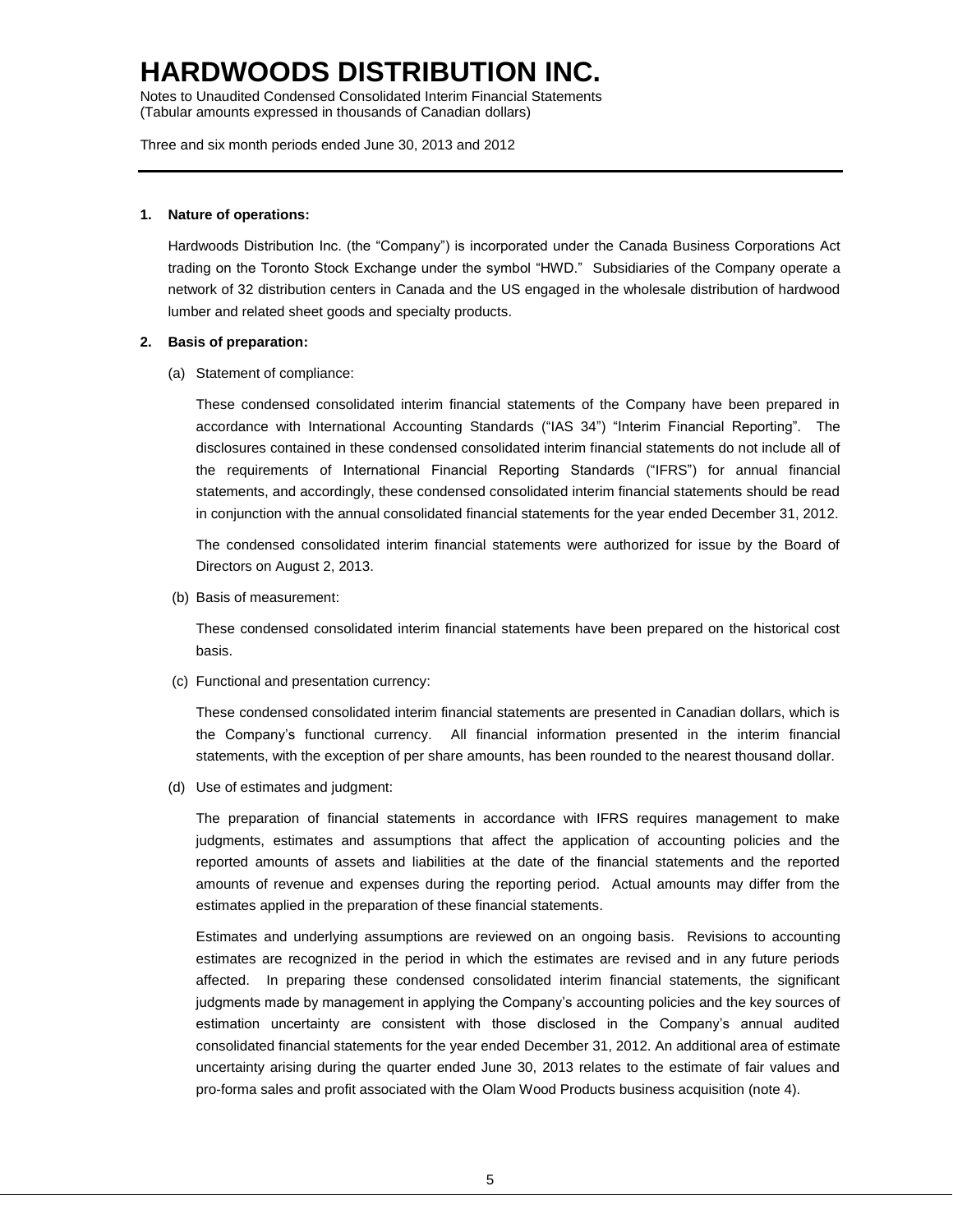Notes to Unaudited Condensed Consolidated Interim Financial Statements (Tabular amounts expressed in thousands of Canadian dollars)

Three and six month periods ended June 30, 2013 and 2012

#### **3. Significant accounting policies:**

The significant accounting policies that have been used in the preparation of these condensed consolidated interim financial statements are summarized in the Company's annual financial statements for the year ended December 31, 2012, except as described in note 3(a).

(a) Newly adopted accounting policies:

The Company has adopted the following new IFRS standards, along with any consequential amendments, effective January 1, 2013. These changes were made in accordance with the applicable transitional provisions.

Several other new standards and amendments came into effect on January 1, 2013; however, they do not impact the condensed consolidated interim financial statements and are not anticipated to impact the Company's annual consolidated financial statements.

The nature and impact of each new standard and amendment applicable to the Company are described below:

### *IAS 1 Presentation of items of other comprehensive income (Amendment)*

The amendments to IAS 1 introduce a grouping of items presented in other comprehensive income (OCI). Items that could be reclassified to profit or loss at a future point in time shall be presented separately from items that will never be reclassified. This amendment has no impact on the Company's presentation as the components of OCI pertain only to gains or losses arising on the translation of foreign operations, for which the cumulative exchange differences would be reclassified to profit or loss on disposal of the foreign operation.

### *IFRS 10 Consolidated Financial Statements*

In May 2011, the IASB issued IFRS 10, *Consolidated Financial Statements,* to replace IAS 27, *Consolidated and Separate Financial Statements,* and SIC 12, *Consolidation – Special Purpose Entities*. The new consolidation standard changes the definition of control so that the same criteria apply to all entities, both operating and special purpose entities, to determine control. The revised definition focuses on the need to have both power and variable returns before control is present. The adoption of IFRS 10 did not result in any change in the consolidation status of any of the Company's subsidiaries.

#### *IFRS 11 Joint Arrangements*

In May 2011, the IASB issued IFRS 11, *Joint Arrangements*, to replace IAS 31, *Interests in Joint Ventures*. The new standard defines two types of arrangements: Joint Operations and Joint Ventures. The focus of the standard is to reflect the rights and obligations of the parties involved in the joint arrangement, regardless of whether the joint arrangement operates through a separate legal entity. Joint arrangements that are classified as joint ventures are accounted for using the equity method of accounting. Joint arrangements that are classified as joint operations require the venturers to recognize the individual assets, liabilities, revenues and expenses to which they have legal rights or are responsible. The adoption of IFRS 11 did not result in any changes to the Company's condensed consolidated interim financial statements as the Company has no joint arrangements.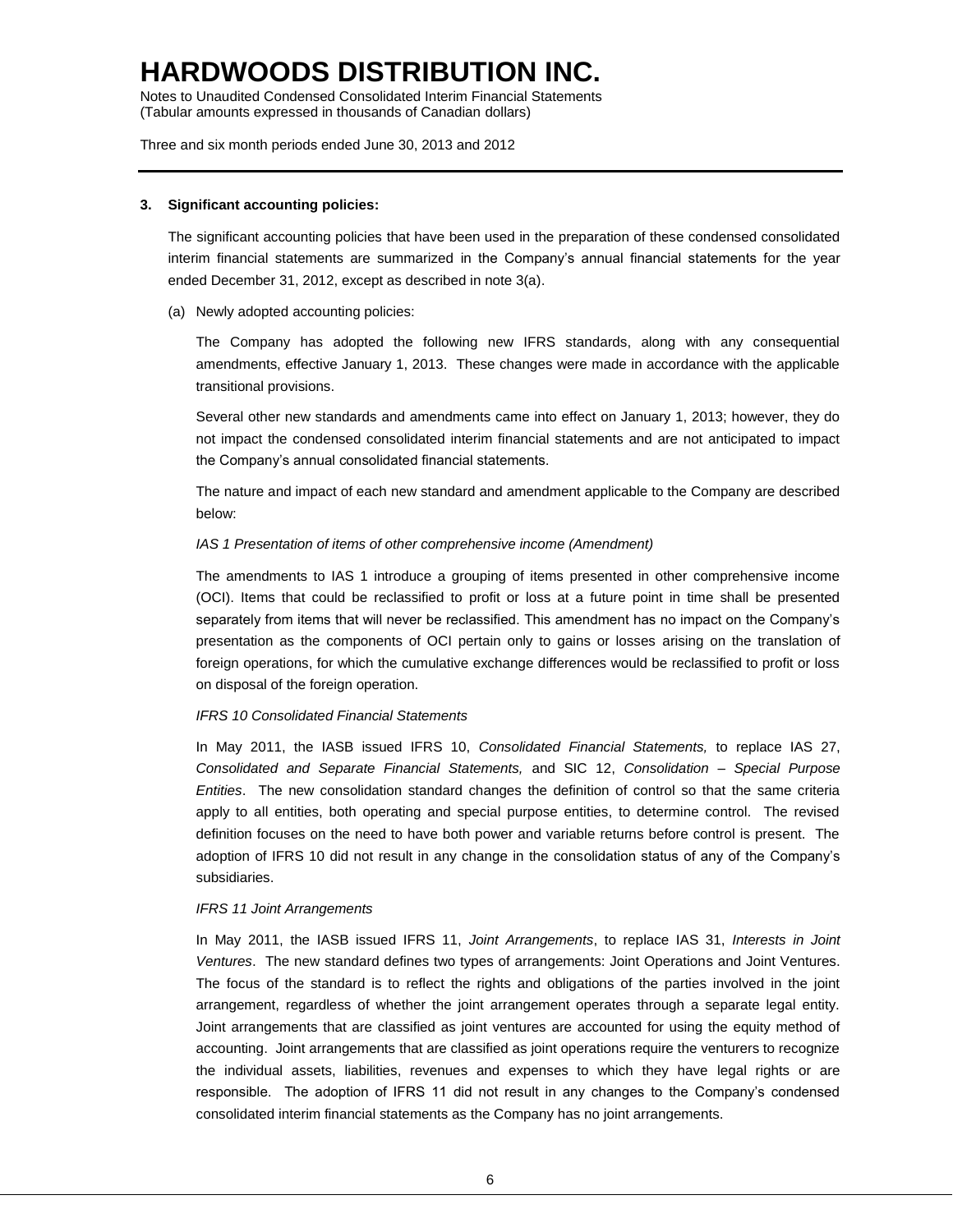Notes to Unaudited Condensed Consolidated Interim Financial Statements (Tabular amounts expressed in thousands of Canadian dollars)

Three and six month periods ended June 30, 2013 and 2012

### **3. Significant accounting policies (continued):**

### *IFRS 12 Disclosure of Interests in Other Entities*

In May 2011, the IASB issued IFRS 12, *Disclosure of Interests in Other Entities*, to create a comprehensive disclosure standard to address the requirements for subsidiaries, joint arrangements and associates including the reporting entity's involvement with other entities. It also includes the disclosure requirements for unconsolidated structured entities (i.e. special purpose entities). The Company has adopted IFRS 12 effective January 1, 2013. The adoption of IFRS 12 may result in incremental disclosures in the Company's annual consolidated financial statements.

### *IFRS 13 Fair Value Measurement*

In May 2011, the IASB issued IFRS 13, *Fair Value Measurement,* as a single source of guidance for all fair value measurements required by IFRS to reduce the complexity and improve consistency across its application. The standard provides a definition of fair value and guidance on how to measure fair value as well as a requirement for enhanced disclosures. The Company has adopted IFRS 13 on a prospective basis effective January 1, 2013.

Fair value is defined by IFRS 13 as the price that would be received to sell an asset or paid to transfer a liability in an orderly transaction between market participants at the measurement date.

The fair value hierarchy establishes three levels to classify the inputs to valuation techniques used to estimate fair value. These levels are defined as follows:

- Level 1 inputs are quoted prices (unadjusted) in active markets for identical assets or liabilities.
- Level 2 inputs are quoted prices in markets that are not active, quoted prices for similar assets or liabilities in active markets, inputs other than quoted prices that are observable in an active market for the asset or liability (e.g. volatility measurements used to value option contracts), or inputs that are derived principally from or corroborated by observable market data or other means.
- Level 3 inputs are unobservable and therefore supported by little or no market activity.

The fair value hierarchy gives the highest priority to Level 1 inputs and the lowest priority to Level 3 inputs. The Company does not have any financial assets or liabilities measured and recorded in the statement of financial position at fair value, in accordance with the fair value hierarchy, at either June 30, 2013 or December 31, 2012.

The adoption of IFRS 13 will result in incremental disclosures to the annual consolidated financial statements.

The Company has not early adopted any other standards, interpretations or amendments in the condensed consolidated interim financial statements that have been issued, but are not yet effective.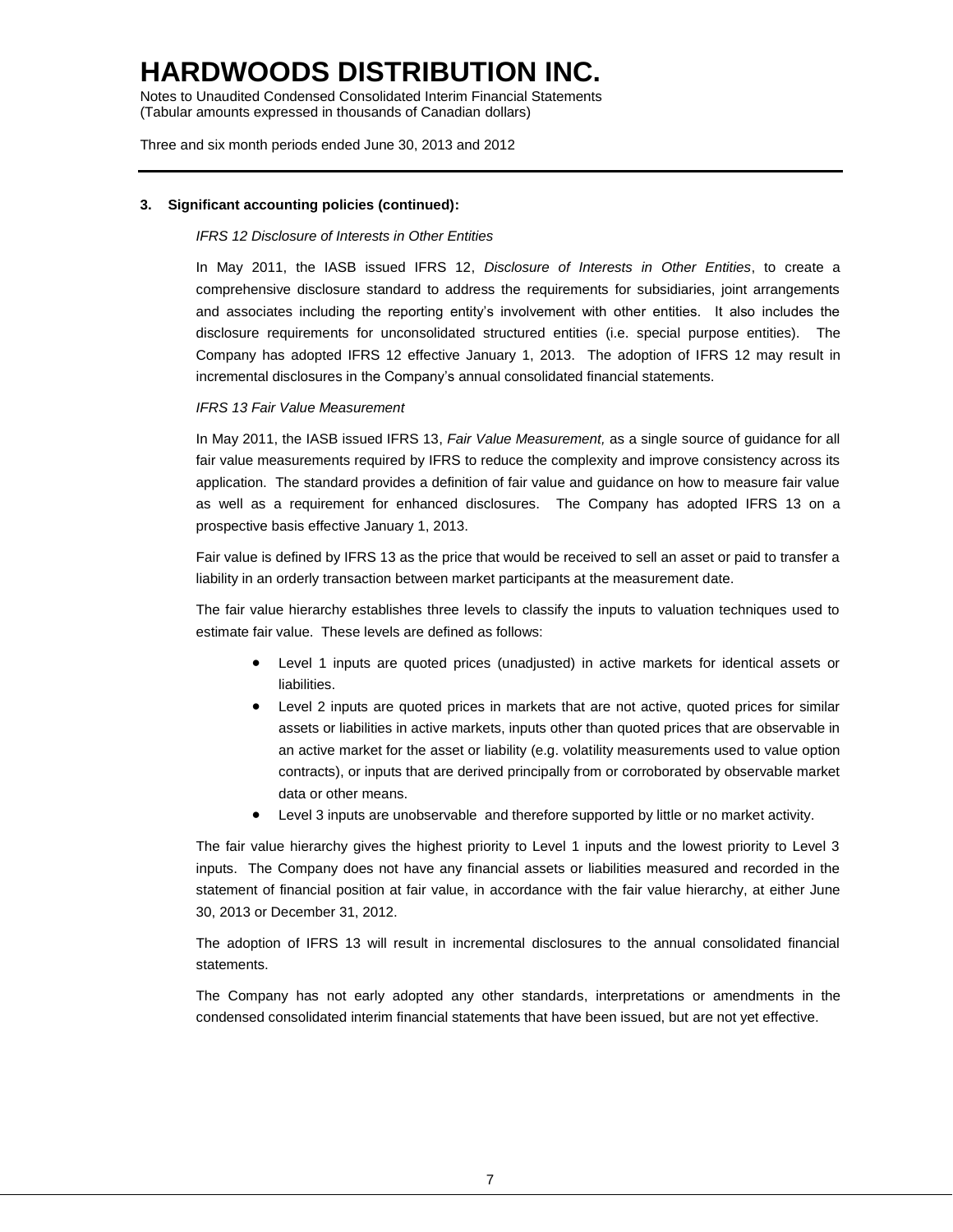Notes to Unaudited Condensed Consolidated Interim Financial Statements (Tabular amounts expressed in thousands of Canadian dollars)

Three and six month periods ended June 30, 2013 and 2012

## **4. Business acquisition:**

On May 31, 2013 a subsidiary of the Company purchased certain assets of Olam Wood Products ("OWP") with the intention to continue operations of the business. OWP is an importer of high quality tropical lumber and decking material from Africa and South America for resale to industrial customers and wholesale distributors located in North America. OWP conducts business in Leland, North Carolina. The Company purchased the inventory and property, plant and equipment of OWP for cash consideration of \$3.0 million (US\$2.9 million) and hired OWP's employees to continue operating the business.

The acquisition has been accounted for as a business combination. The allocation of purchase price to identified assets acquired is as follows:

| Inventory                     | æ<br>J | 2.911 |
|-------------------------------|--------|-------|
| Property, plant and equipment |        | 73    |
| Cash paid                     | ง      | 2,984 |

As part of the acquisition, the building has been leased from the previous landlord at market rates. Liabilities were not assumed.

Had the acquisition occurred on January 1, 2013 management estimated that the Company's consolidated sales would have been approximately \$184.6 million and profit would have been approximately \$7.6 million for the six month period ended June 30, 2013. Sales included in these condensed consolidated interim financial statements for the period from June 1 to 30, 2013 for OWP were \$0.4 million. There was no material impact on profit in the period arising from the OWP acquisition.

### **5. Capital management:**

The Company's policy is to maintain a strong capital base so as to maintain investor, creditor and market confidence and to sustain future development of the business. The Company considers its capital to be bank indebtedness (net of cash) and shareholders' equity. The Company's capitalization is as follows:

|                                                          |    | June 30,<br>2013         | December 31,<br>2012           |
|----------------------------------------------------------|----|--------------------------|--------------------------------|
| Cash<br><b>Bank indebtedness</b><br>Shareholder's equity | \$ | (11)<br>45,909<br>85.314 | \$<br>(94)<br>24,683<br>76,012 |
| Total capitalization                                     | S  | 131.212                  | \$<br>100,601                  |

The terms of the Company's US and Canadian credit facilities are described in note 8. The terms of the agreements with the Company's lenders provide that distributions cannot be made by its subsidiaries in the event that its subsidiaries do not meet certain credit ratios. The Company's operating subsidiaries were compliant with all required credit ratios under the US and Canadian credit facilities as at June 30, 2013 and December 31, 2012, and accordingly there were no restrictions on distributions arising from compliance with financial covenants.

Dividends are one way the Company manages its capital. Dividends are declared having given consideration to a variety of factors including the outlook for the business and financial leverage. There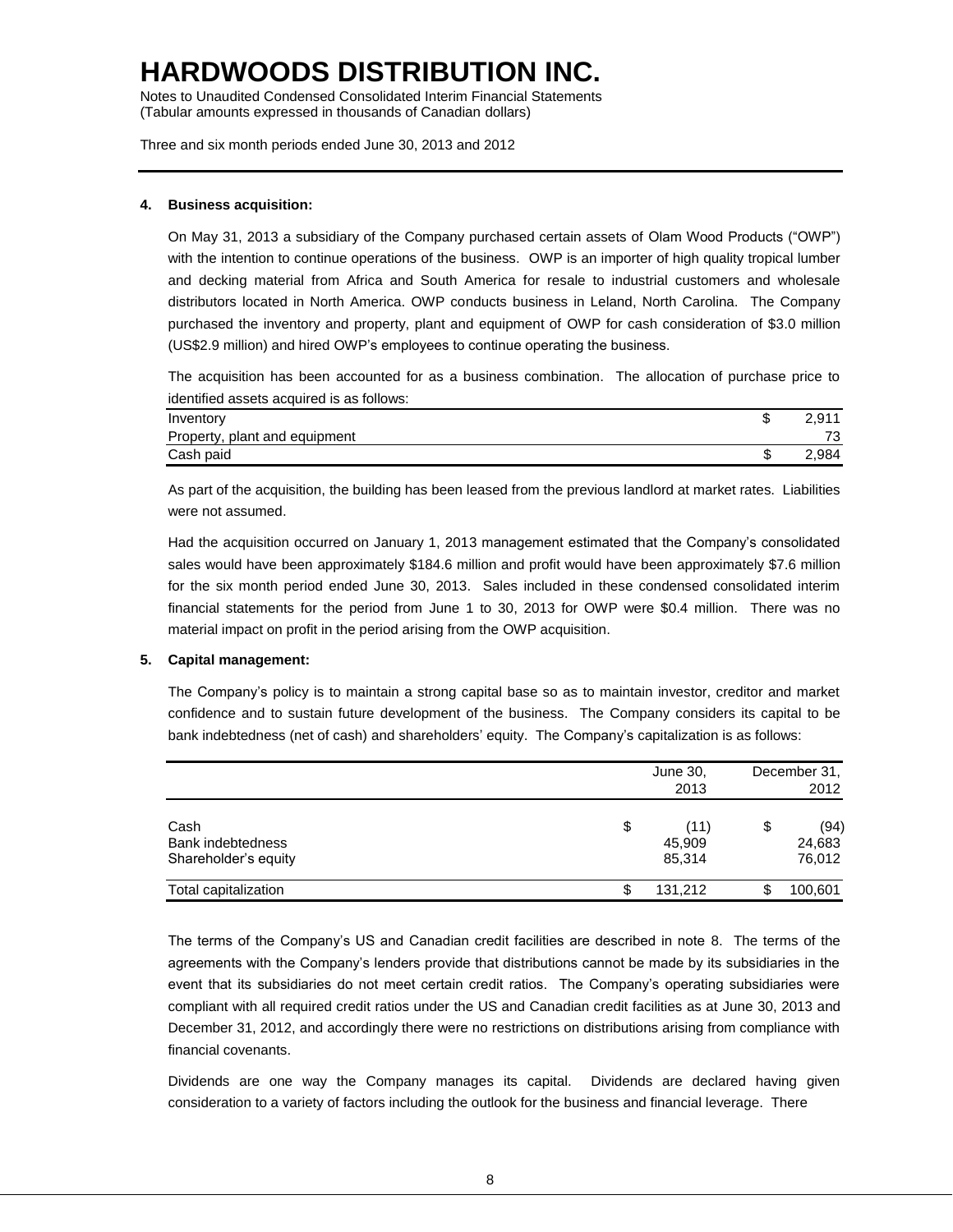Notes to Unaudited Condensed Consolidated Interim Financial Statements (Tabular amounts expressed in thousands of Canadian dollars)

Three and six month periods ended June 30, 2013 and 2012

### **5. Capital management (continued):**

were no changes to the Company's approach to capital management during the three and six month periods ended June 30, 2013.

On May 9, 2013, the Company declared a cash dividend of \$0.035 per common share to shareholders of record as of July 19, 2013. The dividend was paid to shareholders on July 31, 2013. On August 2, 2013, the Company declared a cash dividend of \$0.035 per common share to shareholders of record as of October 18, 2013, to be paid on October 31, 2013.

#### **6. Accounts receivable:**

The following is a breakdown of the Company's current and long-term receivables and represents the Company's principal exposure to credit risk.

|                                                  | June 30,     | December 31, |
|--------------------------------------------------|--------------|--------------|
|                                                  | 2013         | 2012         |
| Trade accounts receivable - Canada               | \$<br>14,792 | \$<br>11,128 |
| Trade accounts receivable - United States        | 38,509       | 26,284       |
| Sundry receivable                                | 252          | 166          |
| Current portion of long-term receivables         | 402          | 260          |
|                                                  | 53,955       | 37,838       |
| Less:                                            |              |              |
| Allowance for credit loss                        | 4,293        | 3,078        |
|                                                  | \$<br>49,662 | \$<br>34,760 |
| Long-term receivables:                           |              |              |
| Employee housing loans                           | \$<br>396    | \$<br>382    |
| Customer notes                                   | 918          | 675          |
| Security deposits                                | 407          | 411          |
|                                                  | 1,721        | 1,468        |
| Less:                                            |              |              |
| Current portion, included in accounts receivable | 402          | 260          |
|                                                  | \$<br>1,319  | \$<br>1,208  |

The aging of trade receivables is:

|                                                                                |   | June 30,<br>2013                  | December 31,<br>2012                    |
|--------------------------------------------------------------------------------|---|-----------------------------------|-----------------------------------------|
| Current<br>Past due 31 - 60 days<br>Past due 61 - 90 days<br>Past due 90+ days | S | 39,731<br>7,703<br>2,488<br>3,379 | \$<br>23,232<br>8,484<br>2,709<br>2,987 |
|                                                                                |   | 53.301                            | \$<br>37,412                            |

The Company determines its allowance for doubtful accounts based on its best estimate of the net recoverable amount by customer account. Accounts that are considered uncollectable are written off. The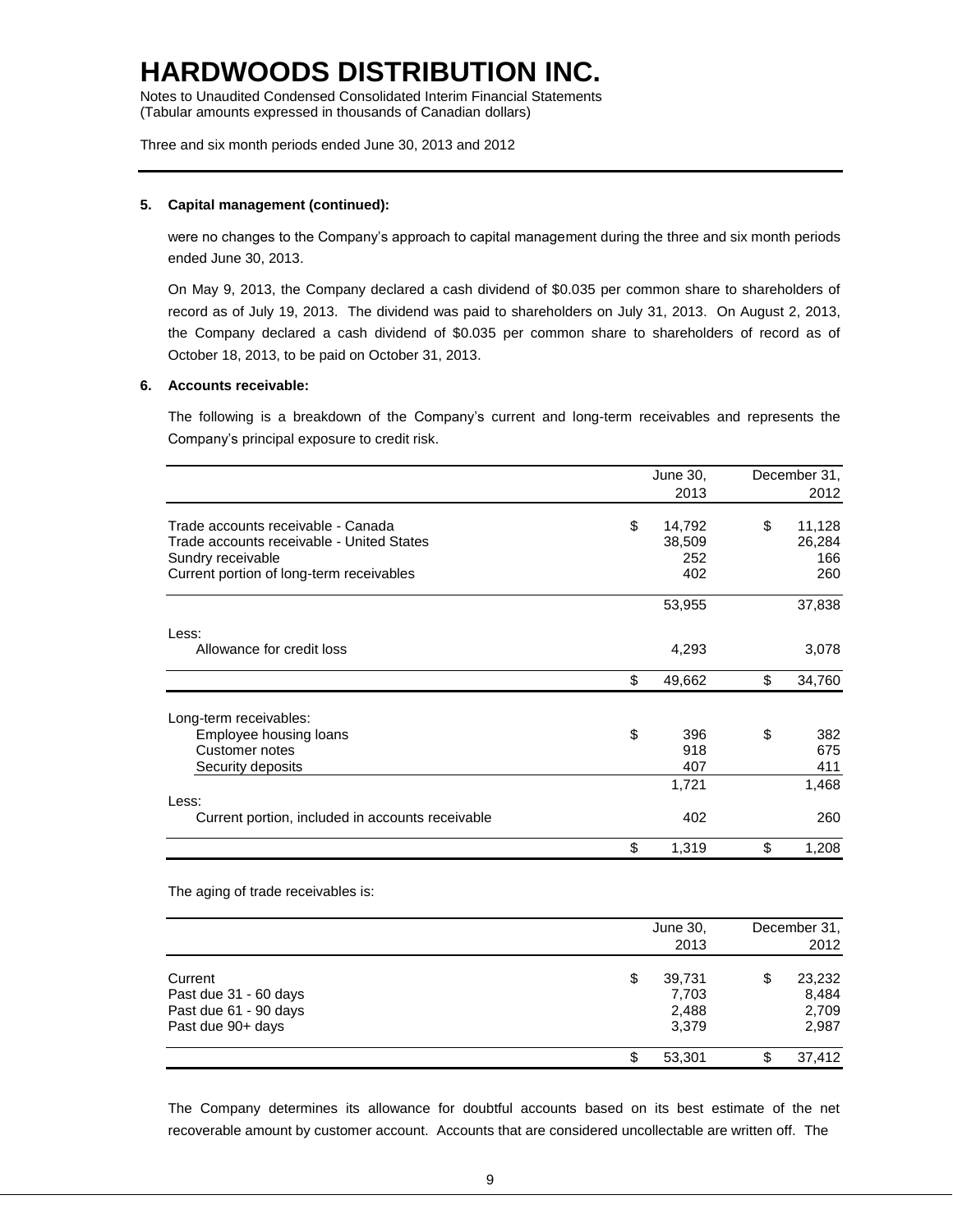Notes to Unaudited Condensed Consolidated Interim Financial Statements (Tabular amounts expressed in thousands of Canadian dollars)

Three and six month periods ended June 30, 2013 and 2012

# **6. Accounts receivable (continued):**

total allowance at June 30, 2013 was \$4.3 million (December 31, 2012 - \$3.1 million). The amount of the allowance is considered sufficient based on the past experience of the business, the security the Company has in place for past due accounts, and management's regular review and assessment of customer accounts and credit risk.

Bad debt expense, net of recoveries, for the three month period ended June 30, 2013 was \$0.8 million being 0.8% of sales (three month period ended June 30, 2012 – nil). For the six month period ended June 30, 2013, net bad debt expense was \$0.9 million being 0.5% of sales (six month period ended June 30, 2012 - \$0.3 million, being 0.2% of sales).

# **7. Inventories:**

|                                                        |    | June 30,<br>2013                   | December 31,<br>2012                     |
|--------------------------------------------------------|----|------------------------------------|------------------------------------------|
| Lumber<br>Sheet goods<br>Specialty<br>Goods in-transit | \$ | 22,831<br>31,667<br>7,598<br>7,000 | \$<br>15,394<br>25,607<br>5,249<br>4,866 |
|                                                        | ъ  | 69,096                             | \$<br>51,116                             |

Inventory related expenses are included in the condensed consolidated statement of comprehensive income as follows:

|                                                    | Three months<br>ended<br>June 30,<br>2013 | Three months<br>ended<br>June 30,<br>2012 |    | Six months<br>ended<br>June 30,<br>2013 | Six months<br>ended<br>June 30,<br>2012 |
|----------------------------------------------------|-------------------------------------------|-------------------------------------------|----|-----------------------------------------|-----------------------------------------|
| Inventory write-downs, included in cost of sales\$ | 228                                       | \$<br>177                                 | S  | 287                                     | \$<br>324                               |
| Cost of inventory sold<br>Other cost of sales      | \$<br>75.010<br>2,526                     | \$<br>62.727<br>2.532                     | S  | 143.701<br>4.918                        | \$<br>120,217<br>4,871                  |
| Total cost of sales                                | \$<br>77.536                              | \$<br>65.259                              | \$ | 148.619                                 | \$<br>125.088                           |

### **8. Bank indebtedness:**

|                                                                                                                                                                                    | June 30,<br>2013              | December 31,<br>2012         |
|------------------------------------------------------------------------------------------------------------------------------------------------------------------------------------|-------------------------------|------------------------------|
| Checks issued in excess of funds on deposit<br>Credit facility, Hardwoods LP<br>Credit facility, Hardwoods USLP<br>(June 30, 2013 - US\$32,576;<br>December 31, 2012 - US\$18,959) | \$<br>838<br>10,807<br>34.264 | \$<br>127<br>5,693<br>18,863 |
|                                                                                                                                                                                    | \$<br>45.909                  | \$<br>24,683                 |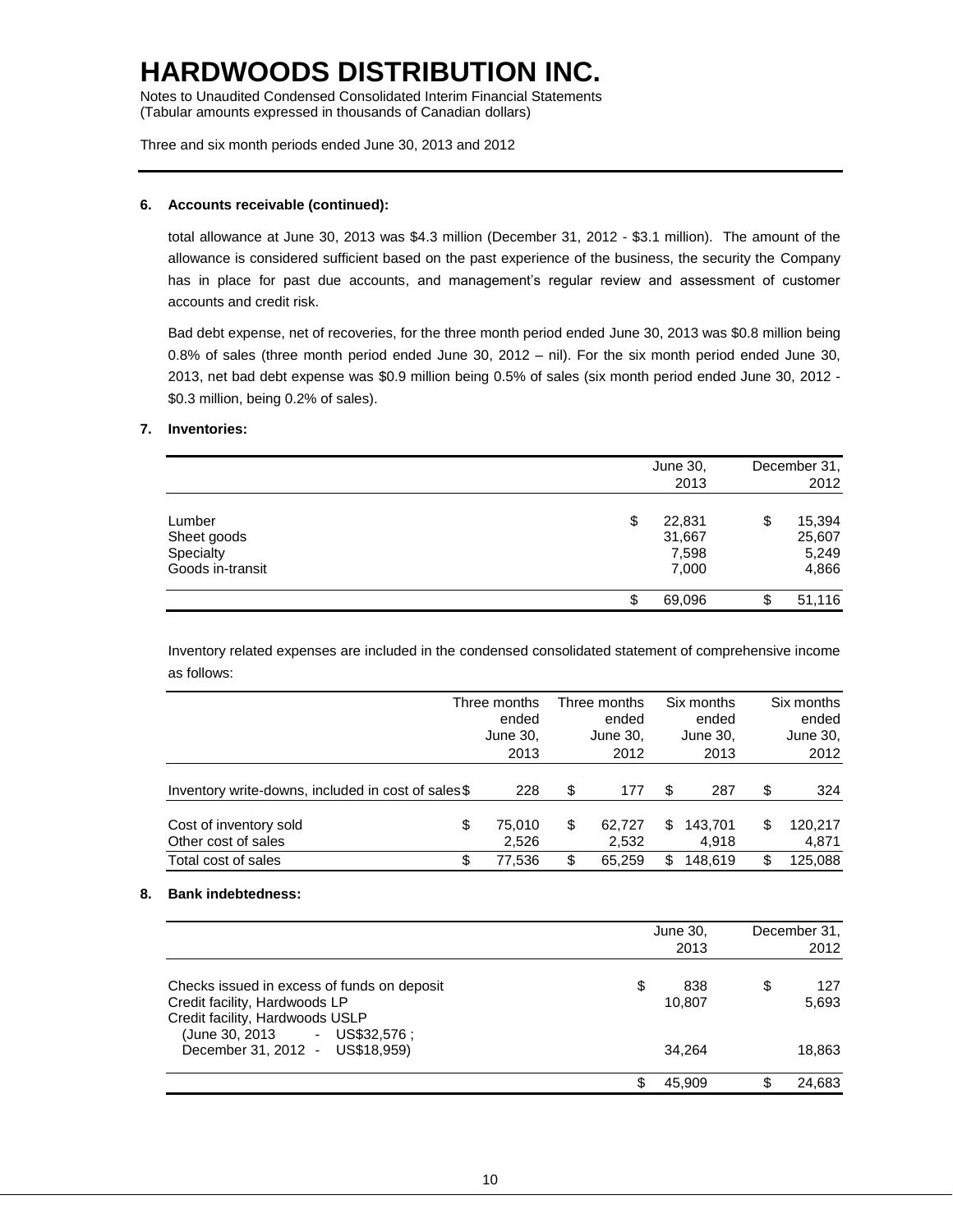Notes to Unaudited Condensed Consolidated Interim Financial Statements (Tabular amounts expressed in thousands of Canadian dollars)

Three and six month periods ended June 30, 2013 and 2012

#### **8. Bank indebtedness (continued):**

Bank indebtedness consists of checks issued in excess of funds on deposit and advances under operating lines of credit (the "Credit Facilities") available to subsidiaries of the Company, Hardwoods Specialty Products LP ("Hardwoods LP") and Hardwoods Specialty Product USLP ("Hardwoods USLP").

The Hardwoods LP Credit Facility, which has a maturity date of August 7, 2016, provides financing up to \$15.0 million. On February 15, 2013 the Hardwoods USLP Credit Facility was amended to increase the maximum borrowing available under the Credit Facility to US\$45 million and extend the maturity date to May 26, 2016. On May 31, 2013 the Hardwoods USLP Credit Facility was further amended to increase the maximum borrowing available under the Credit Facility to US \$50 million concurrently with completion of the OWP acquisition. Each facility is payable in full at maturity. The Credit Facilities are revolving credit facilities which the Company may terminate at any time without prepayment penalty. The Credit Facilities bear interest at a floating rate based on the Canadian or US prime rate (as the case may be), LIBOR or bankers' acceptance rates plus, in each case, an applicable margin. Letters of credit are also available under the Credit Facilities on customary terms for facilities of this nature. Commitment fees and standby charges usual for borrowings of this nature are payable.

The amount made available under the Credit Facility to Hardwoods LP from time to time is limited to the extent of 85% of the book value of accounts receivable and the lesser of 60% of the book value or 85% of appraised value of inventories with the amount based on inventories not to exceed 60% of the total amount to be available. Certain identified accounts receivable and inventories are excluded from the calculation of the amount available under the Credit Facility. Hardwoods LP is required to maintain a fixed charge coverage ratio (calculated as the ratio of earnings before interest, tax, depreciation and amortization ("EBITDA") less cash taxes less capital expenditures less distributions, divided by interest plus principal payments on capital lease obligations) of not less than 1.1 to 1. However, this covenant does not apply so long as the unused availability under the credit line is in excess of \$2.0 million. At June 30, 2013, the Hardwoods LP credit facility has unused availability of \$4.2 million, before checks issued in excess of funds on deposit of \$0.5 million (December 31, 2012 - \$7.6 million, checks issued in excess of funds on deposit nil).

The amount to be made available under the Credit Facility to Hardwoods USLP from time to time is limited to the extent of 85% of the book value of certain accounts receivable and 55% of the book value of inventories (with certain accounts receivable and inventory being excluded). Hardwoods USLP is required to maintain a fixed charge coverage ratio (calculated as EBITDA less cash taxes less capital expenditures, divided by interest plus distributions) of 1.0 to 1. This covenant of the Hardwoods USLP Credit Facility does not need to be met, however, when the unused availability under the credit facility is in excess of US\$2.5 million. At June 30, 2013, the Hardwoods USLP credit facility has unused availability of \$18.1 million (US\$17.2 million), before checks issued in excess of funds on deposit of \$0.3 million (US\$0.3 million) (December 31, 2012 - \$11.0 million (US\$11.1 million), before checks issued in excess of funds on deposit of \$0.1 million (US\$0.1 million).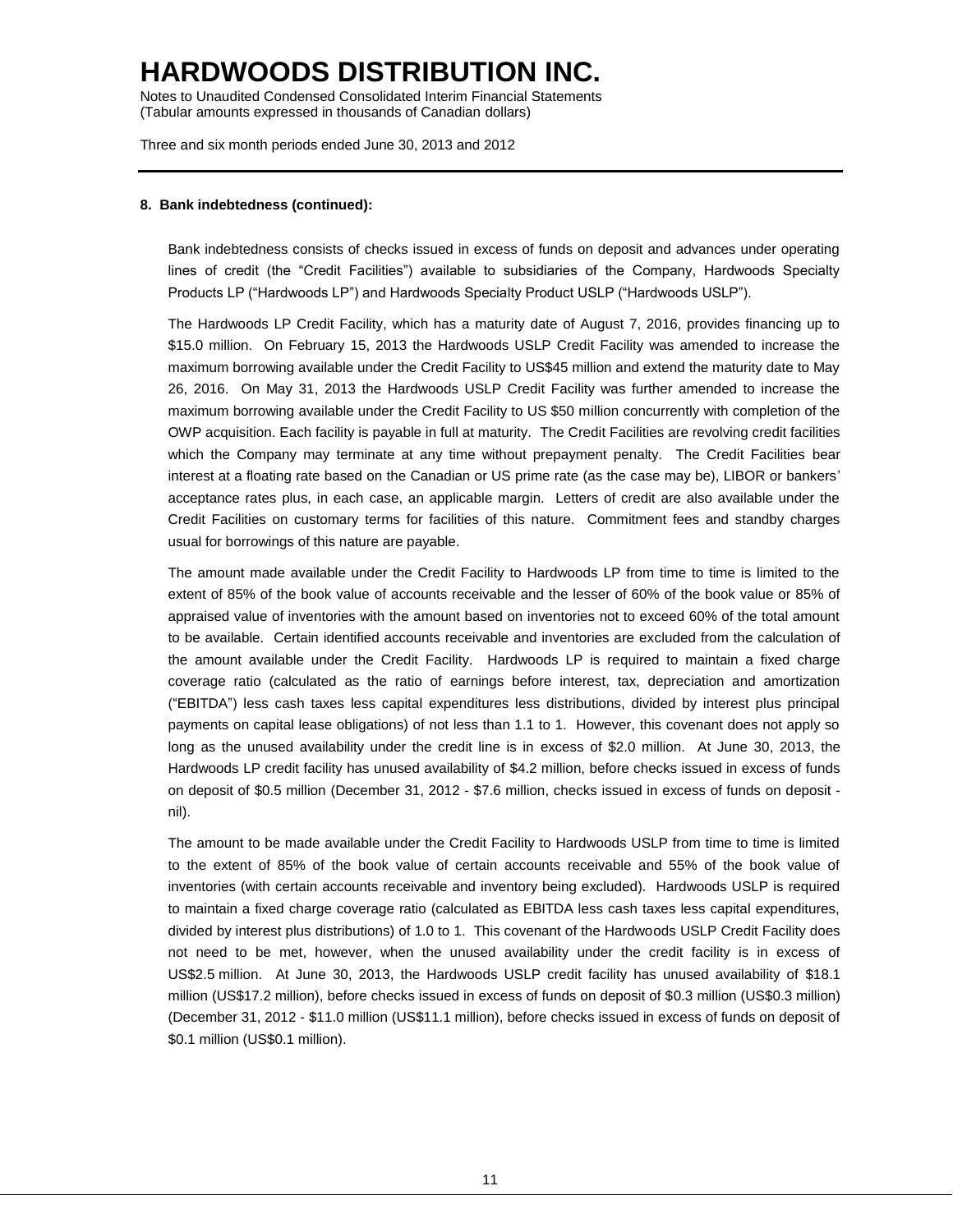Notes to Unaudited Condensed Consolidated Interim Financial Statements (Tabular amounts expressed in thousands of Canadian dollars)

Three and six month periods ended June 30, 2013 and 2012

#### **9. Leases:**

(a) Finance leases as lessee:

Subsidiaries of the Company lease vehicles with terms ranging from 18 to 36 months. The Company and its subsidiaries have determined that these vehicle leases are considered finance leases and are recorded on the statement of financial position.

Finance lease liabilities are payable as follows:

|                                                             |   | Within    | One to          |    |              |  |
|-------------------------------------------------------------|---|-----------|-----------------|----|--------------|--|
| Minimum lease payments due                                  |   | one year  | five years      |    | Total        |  |
| June 30, 2013:<br>Future minimum lease payments<br>Interest |   | 860<br>77 | \$<br>924<br>42 | \$ | 1,783<br>118 |  |
| Present value of minimum payments                           | S | 783       | \$<br>882       | S  | 1.665        |  |

The present value of the lease payments is calculated using the interest rate implicit in the lease as required by IAS 17, "Leases".

(b) Operating leases as lessee:

At June 30, 2013, the Company's subsidiaries are obligated under various operating leases, mainly building leases, which require future minimum rental payments as follows:

| Minimum lease payments due                            | Within<br>one year |       | One to<br>five years | After<br>five years |                          | Total        |
|-------------------------------------------------------|--------------------|-------|----------------------|---------------------|--------------------------|--------------|
| Minimum lease payments due:<br>June 30, 2013          |                    | 5.579 | \$10.927             | \$.                 | 23                       | \$<br>16.529 |
| Minimum sublease revenue receivable:<br>June 30, 2013 |                    | 102   | 47                   |                     | $\overline{\phantom{0}}$ | 149          |

#### **10. Share Capital:**

(a) Share capital:

At June 30, 2013, the authorized share capital of the Company comprised an unlimited number of common shares without par value ("Shares"). A continuity of the Shares is as follows:

|                                                | <b>Shares</b> |     | Total  |  |
|------------------------------------------------|---------------|-----|--------|--|
| Balance at June 30, 2013 and December 31, 2012 | 16.394.490    | \$. | 44.762 |  |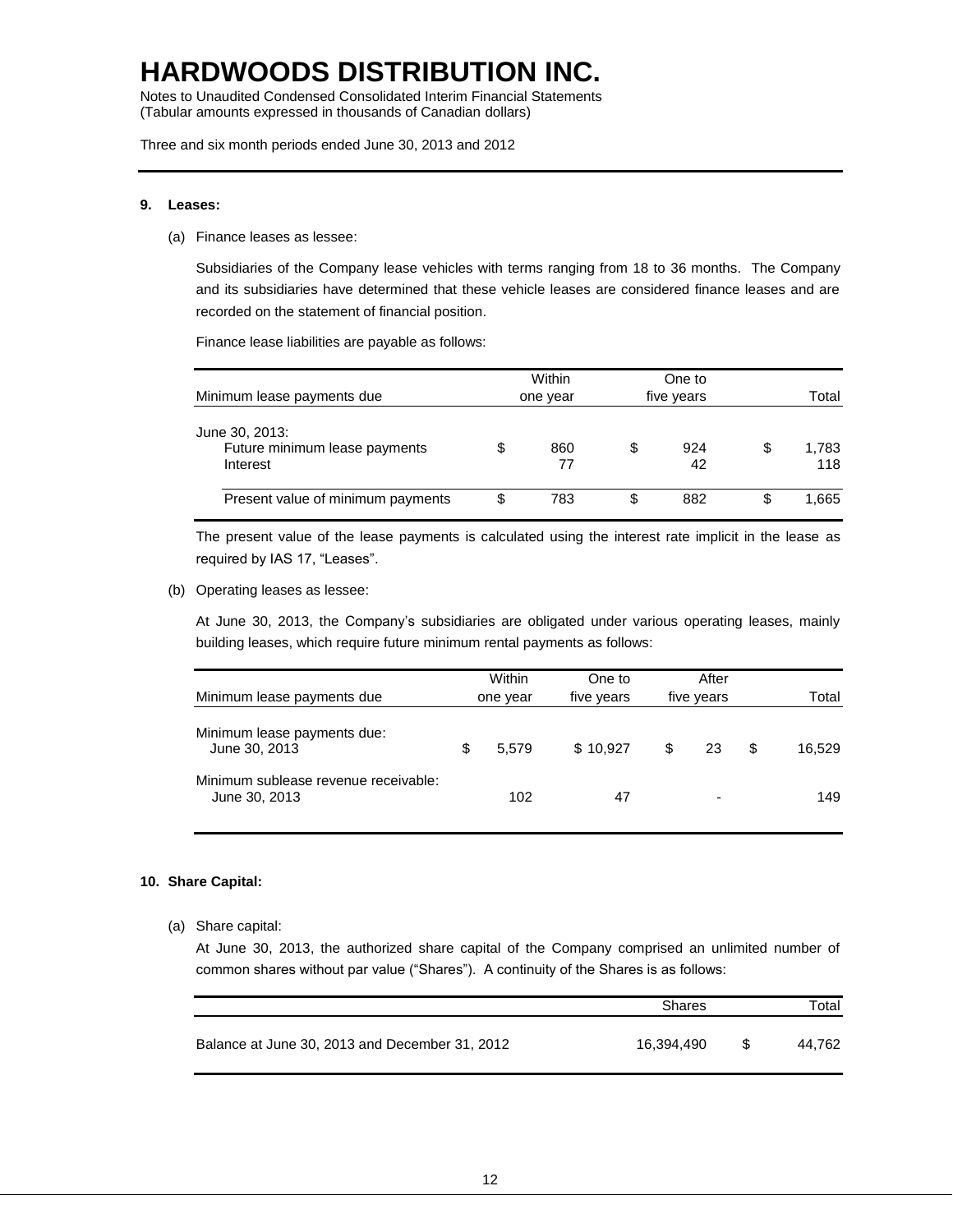Notes to Unaudited Condensed Consolidated Interim Financial Statements (Tabular amounts expressed in thousands of Canadian dollars)

Three and six month periods ended June 30, 2013 and 2012

### **10. Share Capital (continued):**

(b) Long Term Incentive Plan ("LTIP"):

A continuity of the LTIP Shares outstanding is as follows:

|                                      | <b>Performance Shares</b> | <b>Restricted Shares</b> |
|--------------------------------------|---------------------------|--------------------------|
|                                      |                           |                          |
| Balance at December 31, 2012         | 41.680                    | 149.145                  |
| LTIP shares issued during the period | 13.569                    | 48.182                   |
| Balance at June 30, 2013             | 55.249                    | 197.327                  |

No LTIP shares became fully vested in the three or six month period ended June 30, 2013. Non-cash LTIP compensation expense of \$111,028 was recognized in the condensed consolidated interim statement of comprehensive income for the three month period ended June 30, 2013 (three month period ended June 30, 2012 – \$111,718) and \$198,966 for the six month period ended June 30, 2013 (six month period ended June 30, 2012 - \$214,095).

(c) Weighted average shares:

The calculation of basic and fully diluted profit per share is based on the profit for the three and six month periods ended June 30, 2013 of \$4.4 million (2012 – \$2.4 million) and \$7.6 million (2012 - \$3.6 million), respectively. The weighted average number of common shares outstanding is as follows:

|                                           | Three months | Three months | Six months | Six months |
|-------------------------------------------|--------------|--------------|------------|------------|
|                                           | ended        | ended        | ended      | ended      |
|                                           | June 30,     | June 30.     | June 30.   | June 30,   |
|                                           | 2013         | 2012         | 2013       | 2012       |
| Issued ordinary shares at                 |              |              |            |            |
| beginning of period                       | 16,394,490   | 16,176,087   | 16,394,490 | 16,095,343 |
| Effect of shares issued during the period |              |              |            |            |
| Pursuant to long-term incentive plan      |              |              |            | 40,816     |
| Weighted average common shares - basic    | 16.394.490   | 16.176.087   | 16.394.490 | 16,136,159 |
| Effect of dilutive securities:            |              |              |            |            |
| Long-term incentive plan                  | 190,132      | 204.211      | 182,123    | 249,144    |
| Weighted average common                   |              |              |            |            |
| shares - diluted, at June 30              | 16,584,622   | 16.380.298   | 16.576.613 | 16,385,303 |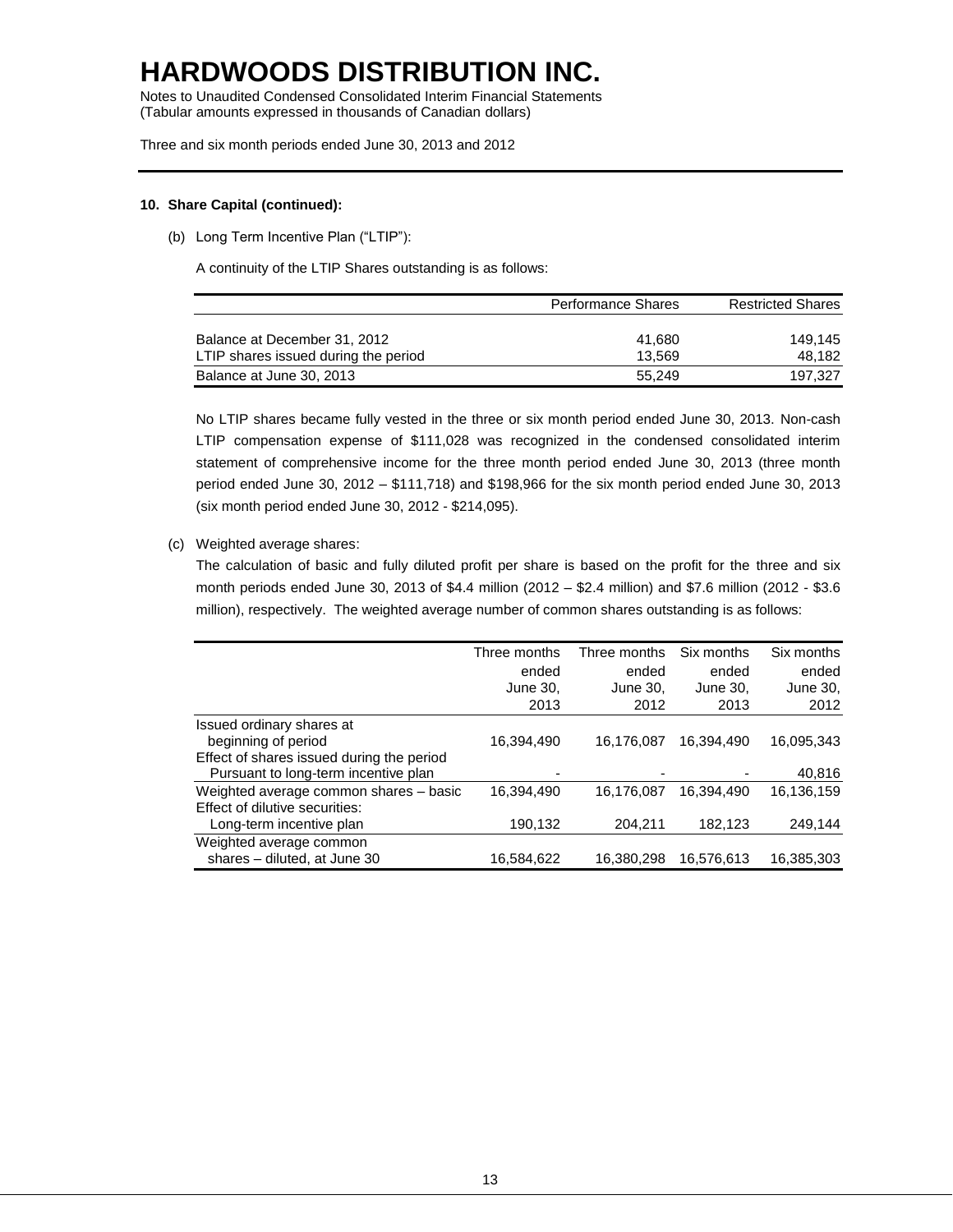Notes to Unaudited Condensed Consolidated Interim Financial Statements (Tabular amounts expressed in thousands of Canadian dollars)

Three and six month periods ended June 30, 2013 and 2012

### **11. Finance income and expense:**

|                                        |             | Three months | Three months   |   | Six months | Six months  |
|----------------------------------------|-------------|--------------|----------------|---|------------|-------------|
|                                        |             | ended        | ended          |   | ended      | ended       |
|                                        |             | June 30,     | June 30,       |   | June 30,   | June 30,    |
|                                        | <b>Note</b> | 2013         | 2012           |   | 2013       | 2012        |
| Finance expense:                       |             |              |                |   |            |             |
| Interest on bank indebtedness          | 8           | \$<br>(265)  | \$<br>(186) \$ |   | (478) \$   | (350)       |
| Accretion of finance lease obligation  | 9           | (25)         | (22)           |   | (44)       | (41)        |
| Write off of uncollectible interest    |             |              |                |   |            |             |
| on trade receivables                   |             |              |                |   |            | (49)        |
| Total finance expense                  |             | (290)        | (208)          |   | (522)      | (440)       |
| Finance income:                        |             |              |                |   |            |             |
| Interest on trade receivables,         |             |              |                |   |            |             |
| customer notes, and employee loans     | 6           | 138          | 72             |   | 241        | 200         |
| Reversal of write off of uncollectible |             |              |                |   |            |             |
| interest on trade receivables          |             |              | 14             |   |            |             |
| Foreign exchange gain                  |             | 254          | 257            |   | 550        | 35          |
| Total finance income                   |             | 392          | 343            |   | 791        | 235         |
| Net finance income (costs)             |             | \$<br>102    | \$<br>135      | S | 269        | \$<br>(205) |

## **12. Segment reporting:**

Information about geographic areas is as follows:

|                                  |       | Three months |       | Three months |       | Six months |    | Six months   |
|----------------------------------|-------|--------------|-------|--------------|-------|------------|----|--------------|
|                                  | ended |              | ended |              | ended |            |    | ended        |
|                                  |       | June 30,     |       | June 30,     |       | June 30,   |    | June 30,     |
|                                  |       | 2013         |       | 2012         |       | 2013       |    | 2012         |
| Revenue from external customers: |       |              |       |              |       |            |    |              |
| Canada                           | \$    | 24,484       | \$    | 22,909       | -SS   | 47,044     | \$ | 44,697       |
| <b>United States</b>             |       | 71,133       |       | 56,244       |       | 135,556    |    | 107,395      |
|                                  | \$    | 95,617       | \$    | 79,153       | \$    | 182,600    | \$ | 152,092      |
|                                  |       |              |       |              |       |            |    |              |
|                                  |       |              |       |              |       | June 30,   |    | December 31, |
|                                  |       |              |       |              |       | 2013       |    | 2012         |
| Non-current assets $(1)$ :       |       |              |       |              |       |            |    |              |
| Canada                           |       |              |       | \$           |       | 1,111      | \$ | 1,001        |
| <b>United States</b>             |       |              |       |              |       | 6,194      |    | 5,508        |

\$ 7,305 \$ 6,509

(1) Excludes financial instruments and deferred income taxes